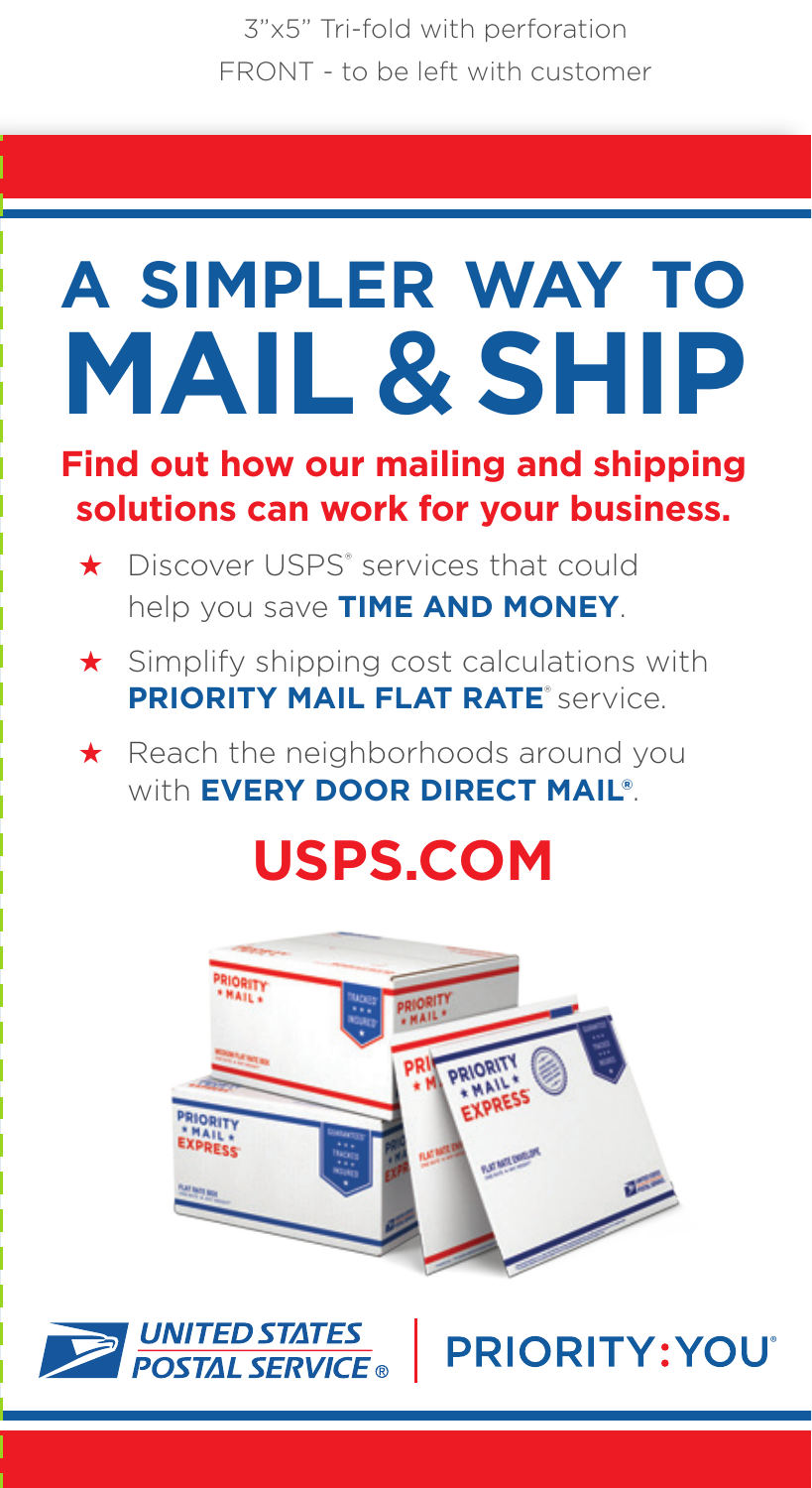### **FOUR SERVICES** to Fit Your Business Needs

### **PRIORITY MAIL**<sup>®</sup>

Get more for your money with fast domestic service in 1, 2, or 3 business days<sup>1</sup> based on origin and destination. A variety of Flat Rate options available.

### **PRIORITY MAIL EXPRESS®**

An even faster domestic service, available 365<sup>2</sup> days a year, with overnight scheduled delivery to most U.S. addresses, including PO Boxes™3.

#### **PRIORITY MAIL INTERNATIONAL**

Reliable and affordable international delivery to approximately 180 countries. You can even print your international postage with Click-N-Ship®.

#### **EVERY DOOR DIRECT MAIL**

The EDDM<sup>®</sup> online tool is an easy low-cost way to reach potential customers near your business with direct mail.

For additional information, visit the Postage Calculator at postcalc.usps.com

- 1 In most cases, the expected delivery date that is printed on your receipt or provided at checkout will reflect a delivery time of 1, 2 or 3 days based on origin, destination and Post Office™ acceptance time. Exceptions and restrictions apply. Visit usps.com/ship/priority-mail.htm for details.
- 2 Delivery on a Sunday or a holiday may be available for an additional fee.
- 3 Scheduled delivery date depends on origin, destination, and drop-off time. Some restrictions apply.

### **FOUR QUESTIONS**

to help our customers discover these and other useful services:

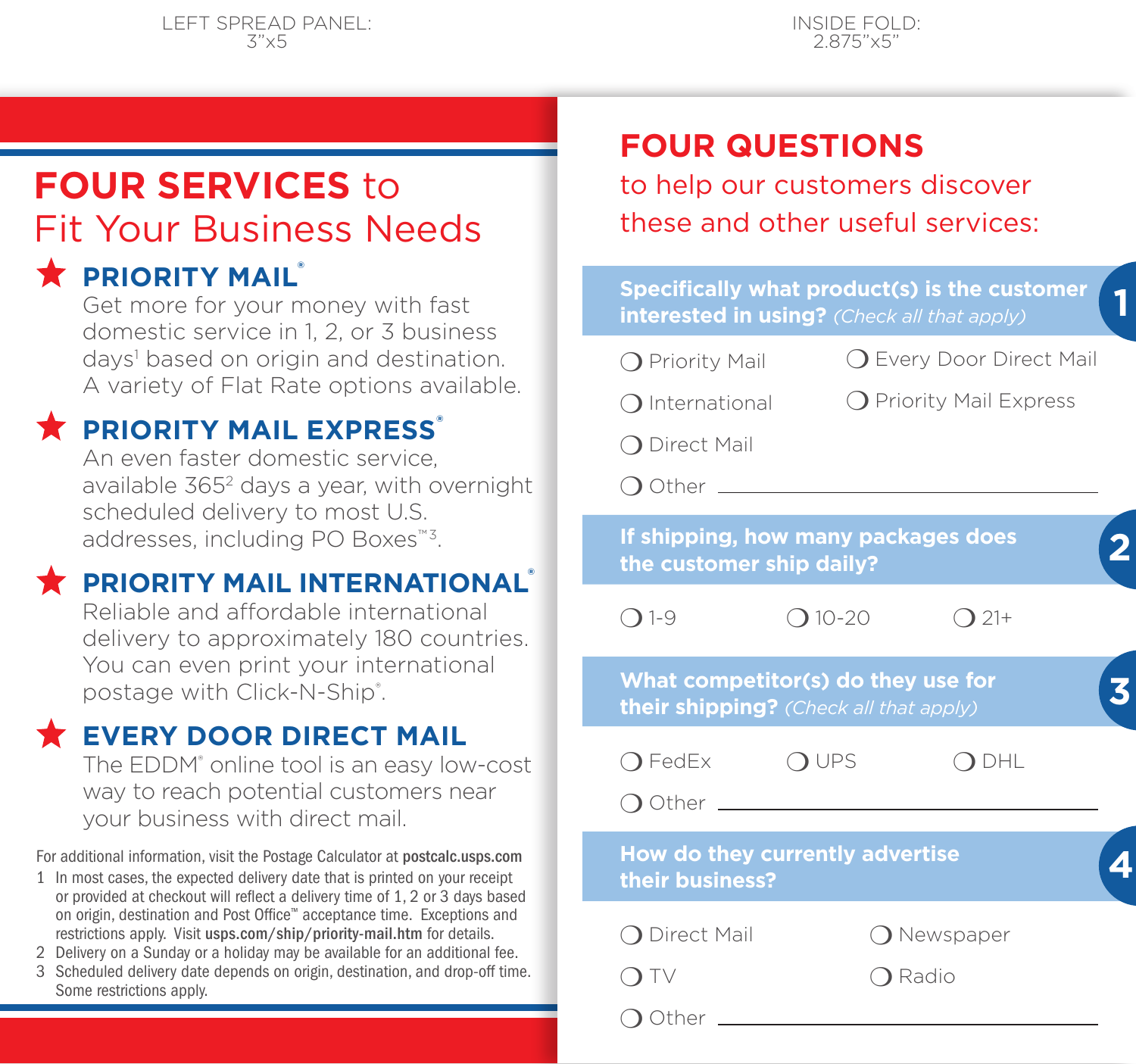MIDDLE AND RIGHT PANEL:

### **FOUR SERVICES** to Fit Your Business Needs

### **RIORITY MAIL®**

Get more for your money with fast domestic service in 1, 2, or 3 business days<sup>1</sup> based on origin and destination. A variety of Flat Rate options available.

### **PRIORITY MAIL EXPRESS®**

An even faster domestic service, available 365<sup>2</sup> days a year, with overnight scheduled delivery to most U.S. addresses, including PO Boxes™3.

#### **PRIORITY MAIL INTERNATIONAL®**

Reliable and affordable international delivery to approximately 180 countries. You can even print your international postage with Click-N-Ship®.

### **EVERY DOOR DIRECT MAIL**

The EDDM<sup>®</sup> online tool is an easy low-cost way to reach potential customers near your business with direct mail.

For additional information, visit the Postage Calculator at postcalc.usps.com

- 1 In most cases, the expected delivery date that is printed on your receipt or provided at checkout will reflect a delivery time of 1, 2 or 3 days based on origin, destination and Post Office™ acceptance time. Exceptions and restrictions apply. Visit usps.com/ship/priority-mail.htm for details.
- 2 Delivery on a Sunday or a holiday may be available for an additional fee.
- 3 Scheduled delivery date depends on origin, destination, and drop-off time. Some restrictions apply.

| <b>CONTACT INFORMATION</b>                                                  | <i>*Required Fields</i>                   |
|-----------------------------------------------------------------------------|-------------------------------------------|
|                                                                             |                                           |
| COMPANY NAME *                                                              |                                           |
| CONTACT FIRST AND LAST NAME *                                               |                                           |
| <b>COMPANY ADDRESS *</b>                                                    |                                           |
| $CITY*$                                                                     |                                           |
| PHONE                                                                       |                                           |
| E-MAIL                                                                      |                                           |
| <b>EMPLOYEE INFORMATION</b>                                                 |                                           |
|                                                                             |                                           |
| <b>EMPLOYEE NAME</b>                                                        |                                           |
| SELECT THE APPROPRIATE PROGRAM:                                             |                                           |
| ◯ Customer Connect<br>(City Carriers)                                       | $\bigcap$ Rural Reach<br>(Rural Carriers) |
| ◯ Clerks Care (Clerk Craft)<br>$\left( \right)$<br>$\bigcirc$ Submit a Lead | Mail Handlers                             |
|                                                                             |                                           |